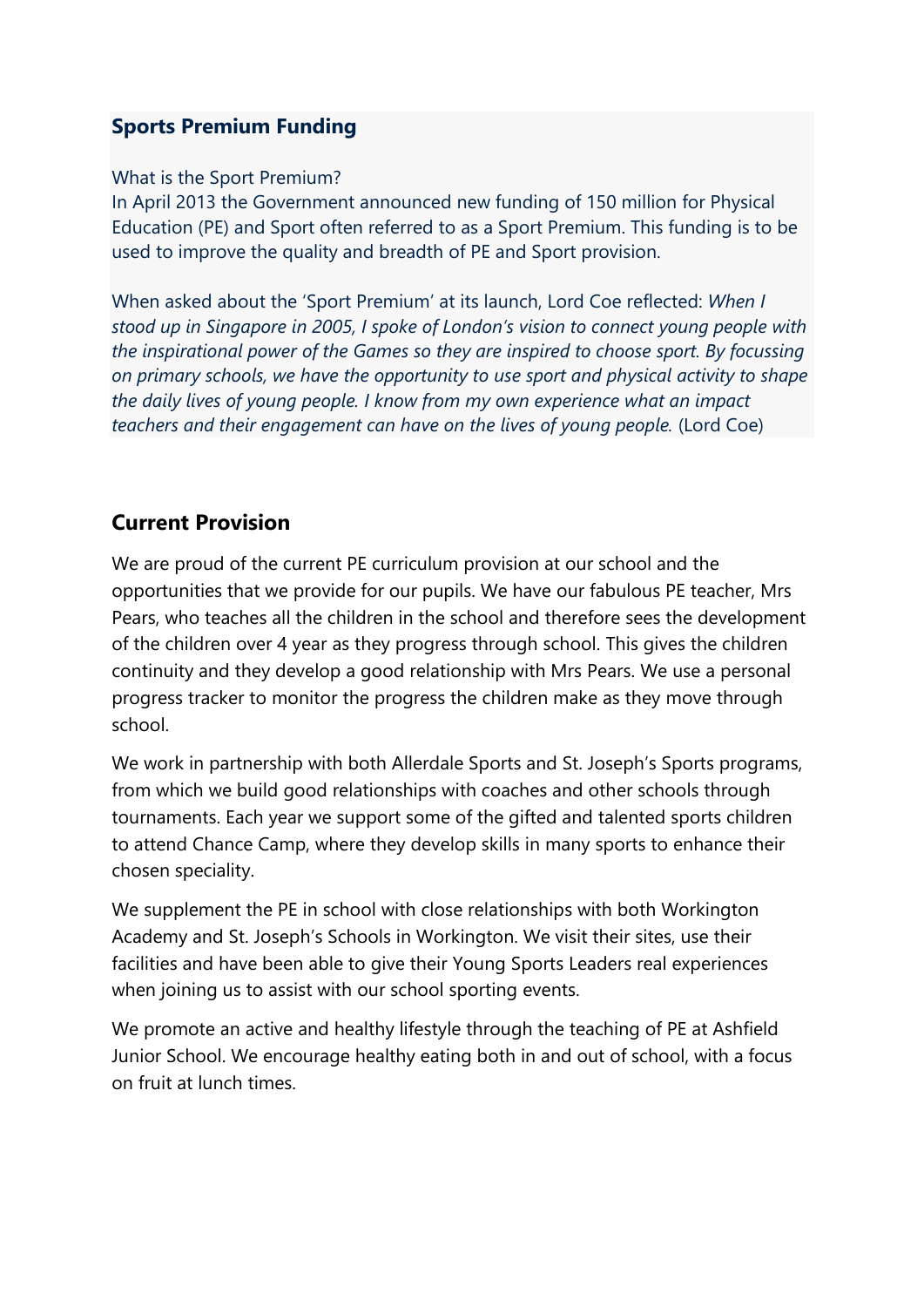### **Team Sports**

Team sports which can be pursued locally are also taught in PE lessons and after school sporting clubs. These include: Cricket, Football, Netball, Multi-skills, Hockey and Dodgeball. We also run the Young Leaders Program, with guidance from Allerdale Sports. This is for young people to take the lead in lunchtime activities and games for other pupils.

### **Individual Sports**

Individual sports taught in school PE lessons and after school clubs include: Orienteering, Tennis, Dance and Swimming.

### **Competitions**

Ashfield Junior School introduced the Workington School's Girl's Football tournament which is held in the summer term. We have had great success with the numbers of entries and the trophies are well sought after. Intra and inter-school competitions also feature in our school sporting calendar, including Netball, Benchball, Tennis, Orienteering, Cross Country and Hockey. As well as the annual School Sports Day, we hold regular intra-school tournaments and competitions within classes, year groups and Houses.

# **Impact of Sports Premium Funding 2020/21**

| Key achievements to date:                        | Areas for further improvement and baseline          |
|--------------------------------------------------|-----------------------------------------------------|
|                                                  | evidence of need:                                   |
| Successful weekly after school clubs             | Creating links with the local rugby club to hold a  |
| lclub – continued after Covid-19                 | local tournament and other local links such as a    |
| Staff training- Allerdale Sports – dance and     | fencing club.                                       |
| Gymnastics                                       |                                                     |
| Equipment bought for PE activities in order for  | Appoint a leader at lunch time to run activities to |
| children to improve their skills and have the    | encourage participation.                            |
| correct equipment to practice with.              |                                                     |
| Competing in local schools events (up to Covid-  | Complete payments for the Astro-surface             |
| 19)                                              | playground.                                         |
| Entry into tournaments.                          |                                                     |
| Payments 1 & 2 of the Astro-pitch surface of the |                                                     |
| playground                                       |                                                     |
|                                                  |                                                     |
| Forest school (wellbeing)                        |                                                     |